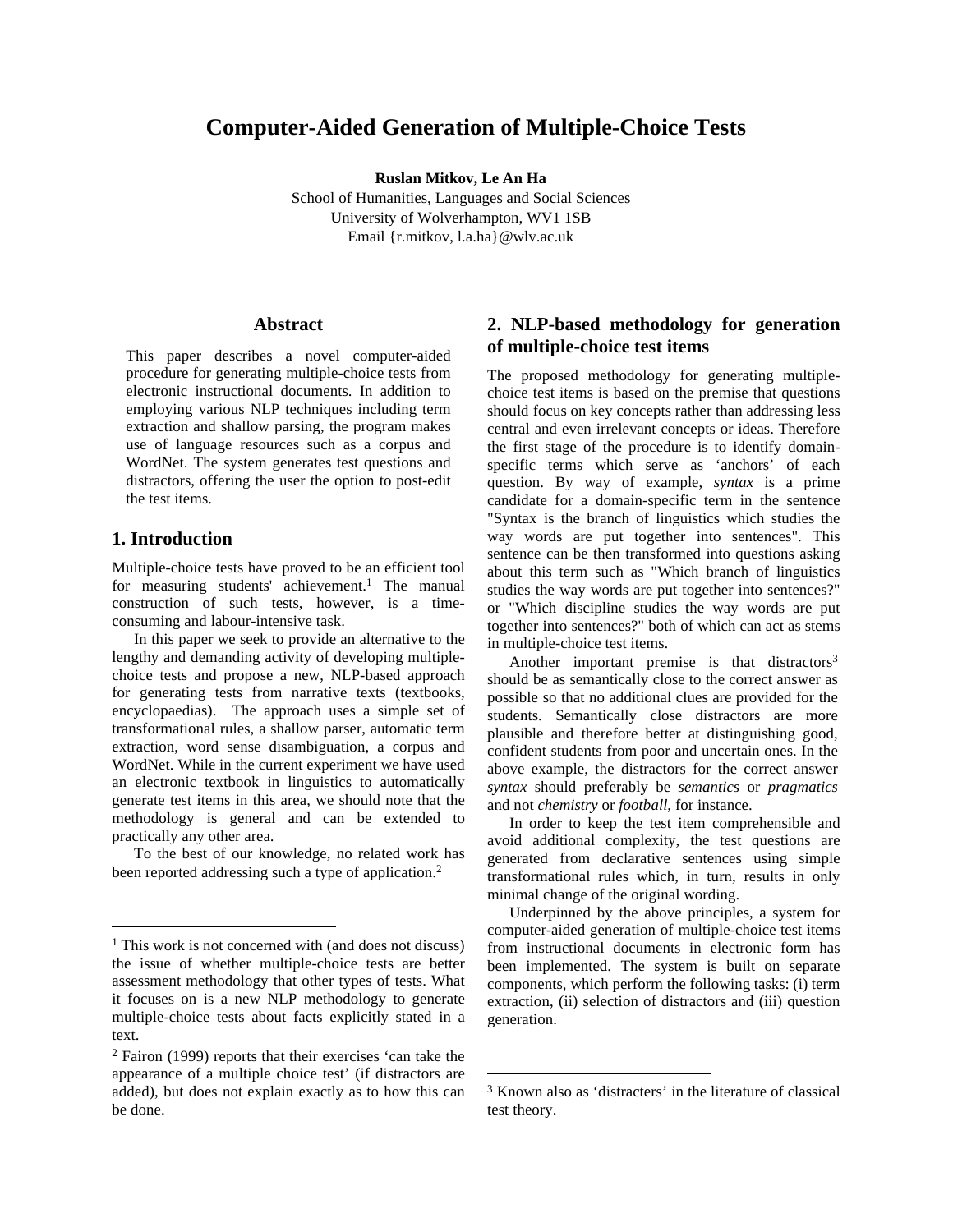#### **2.1 Term extraction**

To retrieve terms, nouns and noun phrases are first identified, using the FDG shallow parser (Tapanainen and Järvinen 1997). Next, their frequency is counted and sorted, and nouns with a frequency over a certain threshold4 are considered as *key terms*. In addition, noun phrases having these key terms as heads, and satisfying the regular expression [AN]+N or [AN]\*NP[AN]\*N (Justeson and Katz 1996), are considered as *terms*. Although this method is very simple,<sup>5</sup> the results show that, for this particular application, the performance is more than acceptable (only 3 questions did not address a domain-specific term). One of the main reasons not to employ more complicated methods for term extraction derives from the small size of the corpus used in the current experiment (10 000 words).

It should be noted that, from a keyword, as in the case of the keyword "*phrase",* a list of semantically close terms including *noun phrase*, *verb phrase*, *adjective phrase* and *adverb phrase* can be obtained. In addition, a word sense disambiguation program is used to identify the correct sense of the alternatives given that WordNet frequently returns an unnecessarily high number of senses. The word sense disambiguation algorithm compares the definition of sense (as extracted from WordNet) and the context of the keyword (words around the keyword in the corpus).

As an illustration, in the following extract (Kies 2003)

> (1) A prepositional phrase at the beginning of a sentence constitutes an introductory modifier.

one of the terms identified is *introductory modifier* which can serve as an 'anchor' for generating the test question.

#### **2.2 Selection of distractors**

1

WordNet is consulted to compute concepts semantically close to the correct answer/concept which can then be selected as distractors. WordNet retrieves hypernyms, hyponyms, and coordinates of the term, if applicable. If WordNet returns too many concepts, those appearing in the corpus are given preference. If, as in (1), the term is a noun phrase and WordNet fails to return any semantically close concept, the corpus is searched for noun phrases with the same head which are then used as distractors.<sup>6</sup> As an illustration, the electronic textbook contains the following noun phrases with *modifier* as the head, each one of which can act as a distractor: *modifier that accompanies a noun, associated modifier, misplaced modifier*. As a result, the program generates the following multiple-choice test item:

> (2) What does a prepositional phrase at the beginning of a sentence constitute?

- i. a modifier that accompanies a noun
- ii. an associated modifier
- iii. an introductory modifier
- iv. a misplaced modifier

#### **2.3 Generation of test questions**

Sentences eligible for question generation are those containing domain-specific terms. Another condition for a sentence to be eligible is that its structure is of SVO or SV type.7 Currently, a number of simple question generation rules have been implemented. Example rules include the transformation of an SVO sentence in which the subject is a term, into the question "Which HVO" where H is a hypernym of the term. Such a rule would generate the question "Which part of speech is the most central element in a clause" from the sentence "The verb is the most central element in a clause". This rule operates in several variants, one being that if the hypernym is a key term, then a 'Which kind of' question may be generated (e.g. 'Transitive verbs require objects' would trigger the question "Which kind of verbs require objects?"). Another rule often used transforms an SVO sentence with object representing a term into the question "What do/does/did the S V". By way of example, this rule would convert the sentence in example (1) into the question "What does a prepositional phrase at the beginning of a sentence constitute?"

The system makes use of agreement rules which ensure the grammaticality of the question generated. These rules also check for agreement between concepts mentioned in the question and the distractors. As an illustration, in addition to the local agreement in the question "What kind of phrases can act as adjectives,

 $\overline{a}$ 

<sup>4</sup> For this particular project the threshold has been determined through experiments. The value of the threshold of course depends on a number of parameters such as the size of the corpus, number of nouns etc.

<sup>5</sup> We experimented with the tf.idf method for key term extraction and noted that while precision is slightly higher, recall is much lower. As the time needed to validate a question is much less than the time needed to produce it, we believe that the recall rate is more important.

<sup>6</sup> In the rare case of the program not being able to extract suitable distractors from WordNet or/and from the corpus, no test item is generated.

<sup>7</sup> Sentences of such types are identified by the FDG parser which returns syntax functions.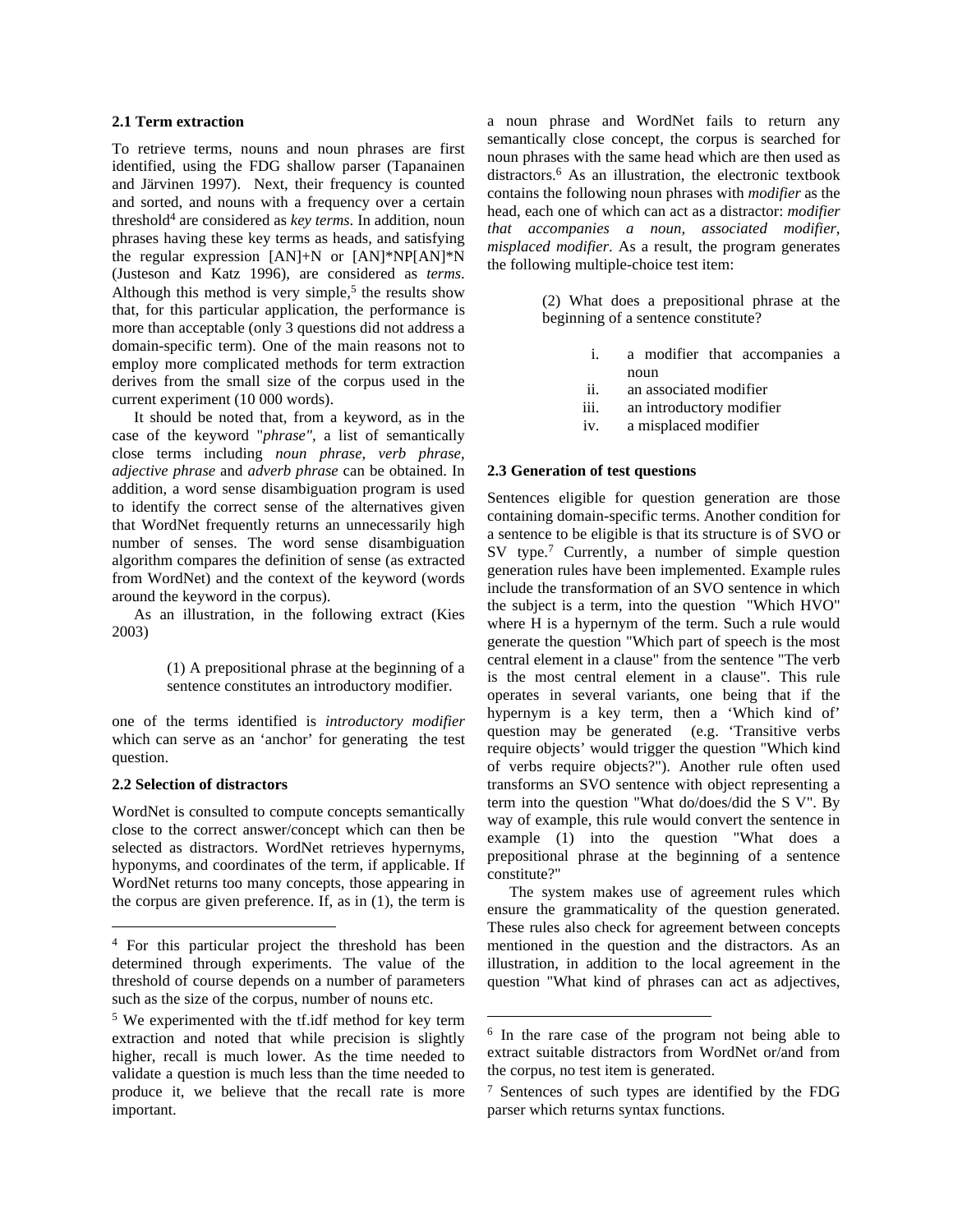adverbs and nouns", the alternatives selected will be plural (e.g. *infinitive phrases*, *prepositional phrases*, *adverbial phrases*, *noun phrases*). On the other hand, the alternatives belonging to the test item featuring the question "What grammatical category does a prepositional phrase at the beginning of a sentence constitute?" will be singular.

The generation strategy of multiple-choice items included additional genre-specific heuristics such as discounting examples for further processing, excluding sentences that refer to tables or previously mentioned entities, not splitting compound verbs, etc.

### **3. In-class experiments and system interface**

We introduced a controlled set $8$  of the generated test items into a classroom environment in order to obtain sufficient evaluation data related to their acceptability/revision and quality. The controlled set currently consists of 24 test items generated with the help of the program and 12 items produced manually.

A total of 45 undergraduate students in language/linguistics took the class test. The majority of students were from our university, but several students were studying in other UK or European Universities. Students were asked not to spend more than 2 minutes on a test question.

……

 $\overline{a}$ 



The system works through the Questionmark Perception web-based testing software which in addition to providing a user-friendly interface, computes diverse statistics related to the test questions answered. Figure 1 shows the interface of the system in a class test environment. The test item displayed is one of the 24

items generated with the help of the system that are used in the experiment.9

The current experimental setting does not look at the problem of delivering a balanced test of preset overall difficulty based on random (or constraint-driven) selection of test items. Instead, it focuses on exploring the feasibility of the computer-aided procedure and on the quality of the test items produced.

## **4. Evaluation**

In order to validate the efficiency of the method, we evaluated the performance of the system in two different ways. Firstly, we investigated the efficiency of the procedure by measuring the average time needed to produce a test item with the help of the program as opposed to the average time needed to produce a test item manually.10 Secondly, we examined the quality of the items generated with the help of the program, and compared it with the quality of the items produced manually. The quality was assessed via standard test theory measures such as discriminating power and difficulty of each test item, and the usefulness of each alternative was applied.

### **4.1 The procedure of generating test items with the help of the program and its efficiency**

The first step of the procedure consists of the automatic generation of test items. The items so generated were then either (i) declared as 'worthy' and accepted for direct use without any revision, or further post-edited before being put into use, or (ii) declared as 'unworthy' and discarded. 'Unworthy' items were those that did not focus on a central concept or required too much revision, and so they were rejected.

The items selected for further post-editing required minor, fair or major revisions. 'Minor' revision describes minor syntactical post-editing of the test question, including minor operations such insertions of articles, correction of spelling and punctuation. 'Fair' revision refers to some grammatical post-editing of the test question, including re-ordering or deletion of words and replacement of one distractor at most. 'Major' revision applied to the generated test items involved more substantial grammatical revision of the test question and replacement of two or more of the

 $\overline{a}$ 

<sup>8</sup> Only items approved by a linguistics lecturer were used in the experiment (e.g. it was made sure that the items addressed material covered by undergraduate students).

<sup>9</sup> The position of the correct answer (in this case 'reflexive pronoun') is generated randomly.

<sup>10</sup> Two graduate students in linguistics acted as posteditors. The same students were involved in the production of test items manually. The texts used were selected with care so that possible influence of potentially similar or familiar texts was minimised. See also the discussion in section 5 on the effect of familiarity.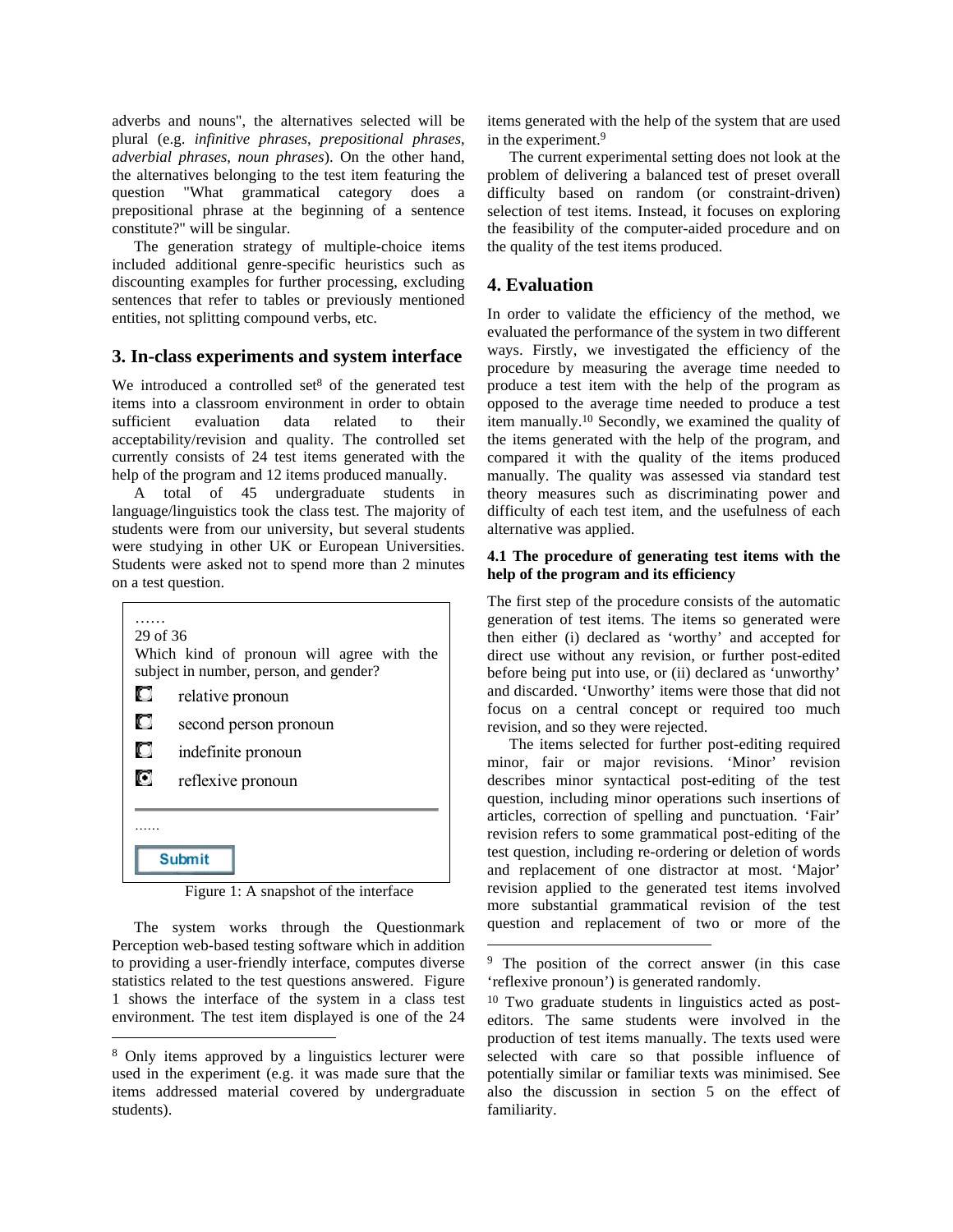distractors. As an illustration, the automatically generated test item

> (3) Which kind of language unit seem to be the most obvious component of language, and any theory that fails to account for the contribution of words to the functioning of language is unworthy of our attention?

- (a) word
- (b) name
- (c) syllable
- (d) morpheme

was not acceptable in this form and required the deletion of the text 'and any theory that fails to account for the contribution of words to the functioning of language is unworthy of our attention' which was classed as 'fair' revision.

From a total of about 575 items automatically generated by the program, 57% were deemed to be 'worthy' i.e. considered for further use. From the worthy items, 6% were approved for direct class test use without any post-editing and 94% were subjected to post-editing. From the items selected for revision, 17% needed minor revision, 36% needed fair revision and 47% needed major revision.

The time needed to produce 300 test items with the help of the program, including the time necessary to reject items, accept items for further editing or approve for direct use, amounted to 9 hours. The time needed to manually produce 65 questions was 7 hours and 30 minutes. This results in an average of 1 minute and 48 seconds to produce a test item with the help of the program and an average of 6 minutes and 55 seconds to develop a test item manually (Table 1).

|                | items<br>produced | Time | average<br>time<br>per item |
|----------------|-------------------|------|-----------------------------|
| computer-aided | 300               | 540' | 1' 48"                      |
| Manual         | 65                | 450' | $6'$ 55"                    |

Table 1: Effectiveness of the method.

#### **4.2 Analysis of the items generated with the help of the program**

Item analysis is an important procedure in classical test theory which provides information as to how well each item has functioned. The item analysis for multiplechoice tests usually consists of the following information (Gronlund 1982): (i) the difficulty of the item, (ii) the discriminating power and (iii) the usefulness<sup>11</sup> of each alternative. This information can tell us if a specific test item was too easy or too hard, how well it discriminated between high and low scorers on the test and whether all of the alternatives functioned as intended. Such types of analysis help improve test items or discard defective items.

In order to conduct this type of analysis, we used a simplified procedure, described in (Gronlund 1982). We arranged the test papers in order from the highest score to the lowest score. We selected one third of the papers and called this the upper group (15 papers). We also selected the same number of papers with the lowest scores and called this the lower group (15 papers). For each item, we counted the number of students in the upper group who selected each alternative; we made the same count for the lower group.

#### *(i) Item Difficulty*

We estimated the *Item Difficulty* (ID) by establishing the percentage of students from the two groups who answered the item correctly  $(ID = C/T x 100)$ , where C is the number who answered the item correctly and T is the total number of students who attempted the item). From the 24 items subjected to analysis, there were 0 *too difficult* and 3 *too easy* items.12 The *average item difficulty* was 0.75.

#### *(ii) Discriminating Power*

 $\overline{a}$ 

We estimated the item's *Discriminating Power* (DP) by comparing the number students in the upper and lower groups who answered the item correctly. It is desirable that the discrimination is *positive* which means that the item differentiates between students in the same way that the total test score does.13 The formula for computing the *Discriminating Power* is as follows: DP  $= (C_U - C_L)$ : T/2 where  $C_U$  is the number of students in the upper group who answered the item correctly and  $C_{L}$  - the number of the students in the lower group that

<sup>11</sup> Originally called 'effectiveness'. We chose to term this type of analysis 'usefulness' to distinguish it from the (cost/time) 'effectiveness' of the (semi-) automatic procedure as opposed to the manual construction of tests.

<sup>12</sup> For experimental purposes, we consider an item to be 'too difficult' if  $ID \le 0.15$  and an item 'too easy' if  $ID \ge$ 0.85.

<sup>13</sup> Zero DP is obtained when an equal number of students in each group respond to the item correctly. On the other hand, negative DP is obtained when more students in the lower group than the upper group answer correctly. Items with zero or negative DP should be either discarded or improved.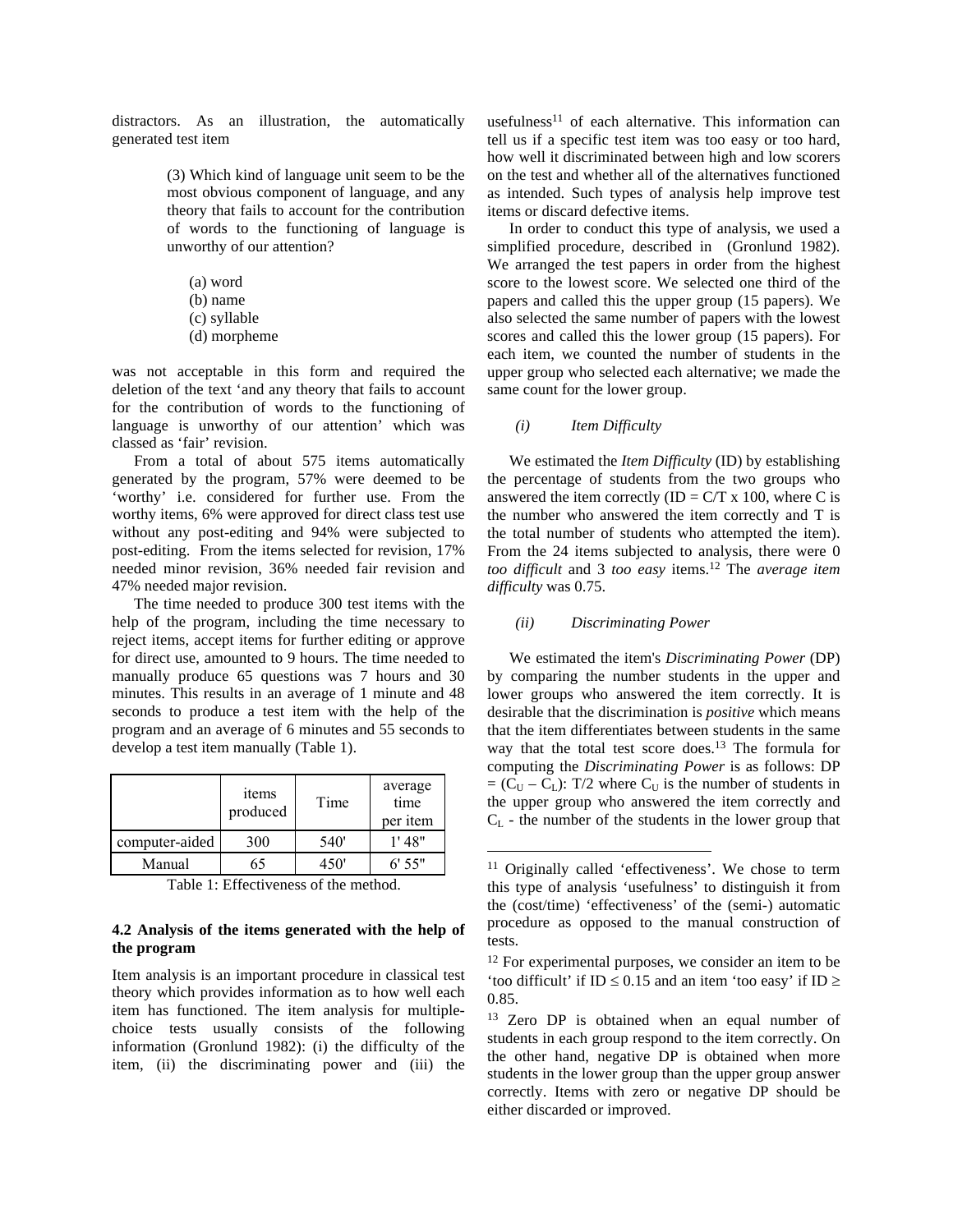|                    | item difficulty           |             | item discriminating power |                                    | usefulness of distractors           |              |               |       |                   |
|--------------------|---------------------------|-------------|---------------------------|------------------------------------|-------------------------------------|--------------|---------------|-------|-------------------|
|                    | avg<br>item<br>difficulty | too<br>easy | Too<br>difficult          | average<br>discriminating<br>power | negative<br>discriminating<br>power | poor         | not<br>useful | Total | avg<br>difference |
| computer-<br>aided | 0.75                      | 3           | 0                         | 0.4                                |                                     | <sub>6</sub> | 3             | 65    | 1.92              |
| manual             | 0.59                      |             |                           | 0.25                               | 2                                   | 10           | ↑             | 33    | 1.18              |

Table 2: Item analysis

l

did so. Here again T is the total number of students included in the item analysis.14 The *average DP* for the set of items used in the class test was 0.40. From the analysed test items, there were was only one item that had a *negative discrimination*.

#### *(iii) Usefulness of the distractors*

The *usefulness of the distractors* is estimated by comparing the number of students in the upper and lower groups who selected each incorrect alternative. A good distractor should attract more students from the lower group than the upper group.

The evaluation of the distractors estimated the *average difference between students in the lower and upper groups* to be 1.92. Distractors classed as *poor* are those that attract more students from the upper group than from the lower group, and there were 6 such distractors. On the other hand, we term distractors *not useful* if they are selected by no student. The evaluation showed that there were 3 distractors deemed *not useful*.

### **4.3 Analysis of the items constructed manually**

An experiment worthwhile pursing was to conduct item analysis of the manually produced test items and compare the results obtained regarding the items produced with the help of the program. A set of 12 manually produced items were subjected to the above three types of item analysis. There were 0 *too difficult* and 1 *too easy* items. The average *item difficulty* of the items was 0.59. The average *discriminating power* was assessed to be 0.25 and there were 2 items with *negative discrimination*. The evaluation of the *usefulness of the distractors* resulted in an *average difference between students in the upper and lower groups* of 1.18. There were 10 distractors that attracted more students from the

 $\overline{a}$ 

upper group and were therefore, declared as *poor* and 2 distractors not selected at all, and therefore deemed to be *not useful*.

Table 2 summarises the item analysis results for both test items produced with the help of the program and those produced by hand.

### **5. Discussion and plans for future work**

The evaluation results clearly show that the construction of multiple-choice test items with the help of the program is much more effective than purely manual construction. We believe that this is the main advantage of the proposed methodology. As an illustration, the development of a test databank of considerable size consisting of 1000 items would require 30 hours of human input when using the program, and 115 hours if done manually. This has direct financial implications as the time and cost in developing test items would be dramatically cut.

At the same time, the test item analysis shows that the quality of test items produced with the help program is not compromised in exchange for time and labour savings. The test items produced with of the program were evaluated as being of very satisfactory quality. As a matter of fact, in many cases they scored even better than those manually produced. Whereas the *item difficulty* factor assessed for manual items emerges as better<sup>15</sup>, of those produced with the help of the program, there were only 3 *too easy* items and 0 *too difficult* ones. In addition, whilst the values obtained for the *discriminating power* are not as high as we would have desired, the items produced with the help of the program scored much better on that measure and what is also very important, is that there was only one item among them with *negative discrimination* (as opposed to 2 from those manually constructed). Finally, the analysis of the distractors confirms that it is not possible to class the manually produced test items as better quality than the ones produced with the help of the program. The test items generated with the help of the program scored

<sup>14</sup> Maximum positive DP is obtained only when all students in the upper group answer correctly and no one in the lower group does. An item that has a maximum DP (1.0) would have an ID 0.5; therefore, test authors are advised to construct items at the 0.5 level of difficulty.

<sup>15</sup> Ideally, *item difficulty* should be around the mark of 0.5